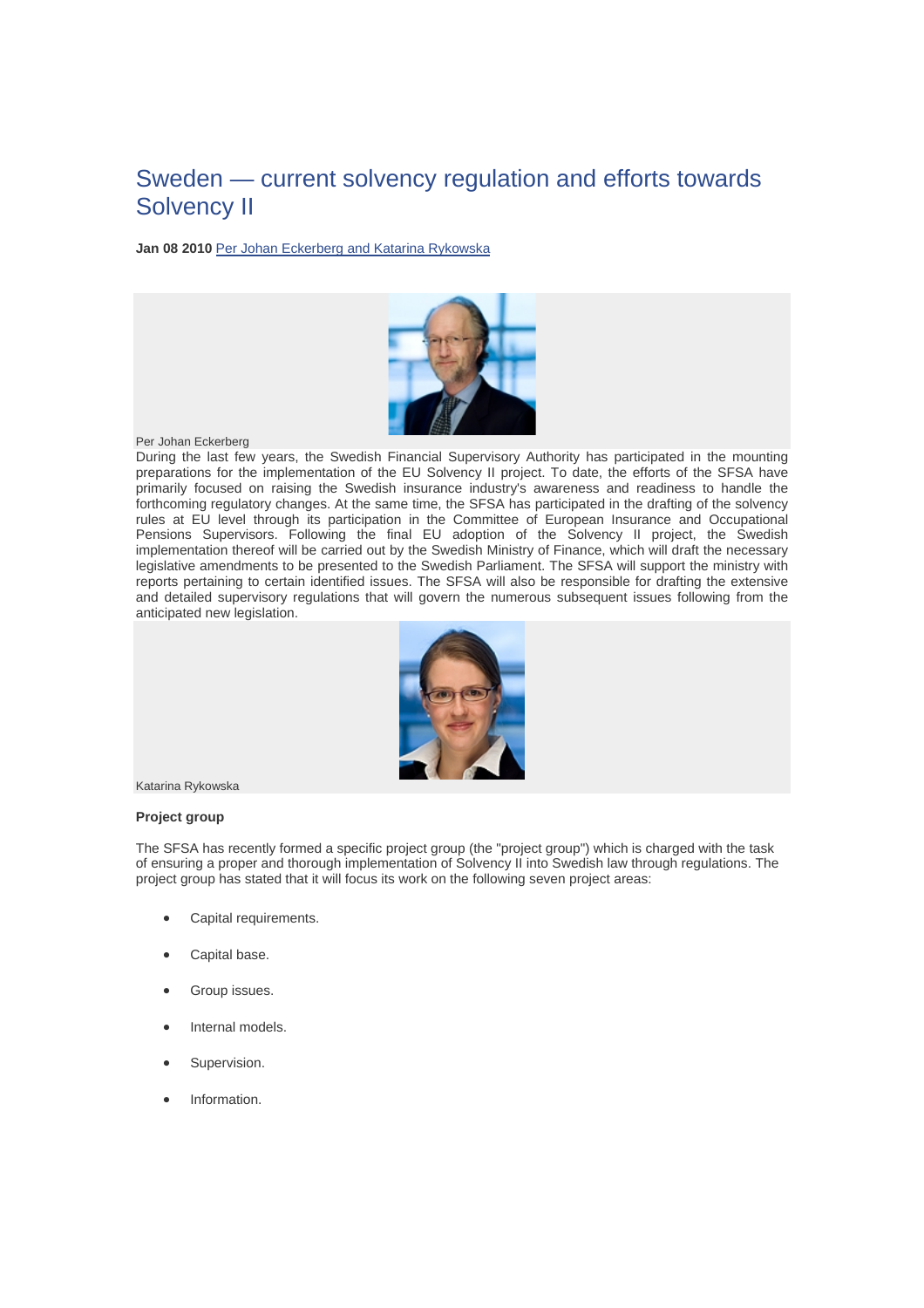Reporting.

## **Reference groups**

Furthermore, the SFSA has selected a number of market actors, predominantly from a number of major insurance companies, to form reference groups. The objective for the reference groups is to provide feedback to the project group on proposed new regulations, which will be discussed during the course of their development.

# **Time schedule**

The implementation of Solvency II through new, detailed SFSA regulations is expected to meet the deadline set out in the Solvency II framework directive adopted at the European Parliament's plenary session on April 22, 2009 (the "Framework Directive"). However, the exact timing will largely depend on the progression of the legislative work of the Ministry of Finance.

#### **Key issues**

From a Swedish legal perspective, several key issues will need to be examined and resolved before any new legislation can be implemented successfully. At a public hearing on September 22, 2009 with representatives from the Swedish insurance industry, the SFSA declared that the authority had identified the following five key issues areas:

- The requirements for reporting to the SFSA.
- The extent of public disclosure of information.
- The requirements for untaxed reserves in non-life insurance companies (i.e., the "safety reserve") to qualify as Tier one capital.
- The "risk-free" interest rate for discounting long-term liabilities.
- The conditions for using internal models for calculating solvency capital requirements.

In our following updates, we hope to be able to cover the development of these issues.

#### **Surplus funds — the Swedish deal-breaker issue**

Prior to formulating the above key issues, the SFSA and the Swedish Insurance Federation had to handle an issue of far greater importance; the "surplus funds". This issue came to the fore at a relatively late stage as a true deal-breaker for the Swedish life insurance industry. It is now generally assumed that this issue has been satisfactorily and permanently resolved. However, considering the magnitude thereof, some explanatory remarks are required.

#### **Background**

During the drafting of Article 90 of the Framework Directive, it became apparent that "surplus funds" in Swedish life assurance companies might not qualify as tier one capital. This meant that more than 80 per cent of all risk capital in the Swedish life assurance industry, approximately €55bn, would not qualify as tier one capital (source: the Swedish Insurance Federation) Naturally, this was a clear deal-breaker.

#### **Swedish life insurance business**

The problems relating to Swedish surplus funds emanate from the quite unique legal requirements for life insurance business in Sweden. Life insurance companies may be incorporated in any of three different forms: (i) mutual companies; (ii) limited liability companies that are entitled to distribute profits to their shareholders; and (iii) limited liability companies that are operated on a mutual basis. The third category of companies is generally referred to as "hybrid companies" as they are, on the one hand, limited by shares but, on the other, not entitled to distribute any profits to their shareholders.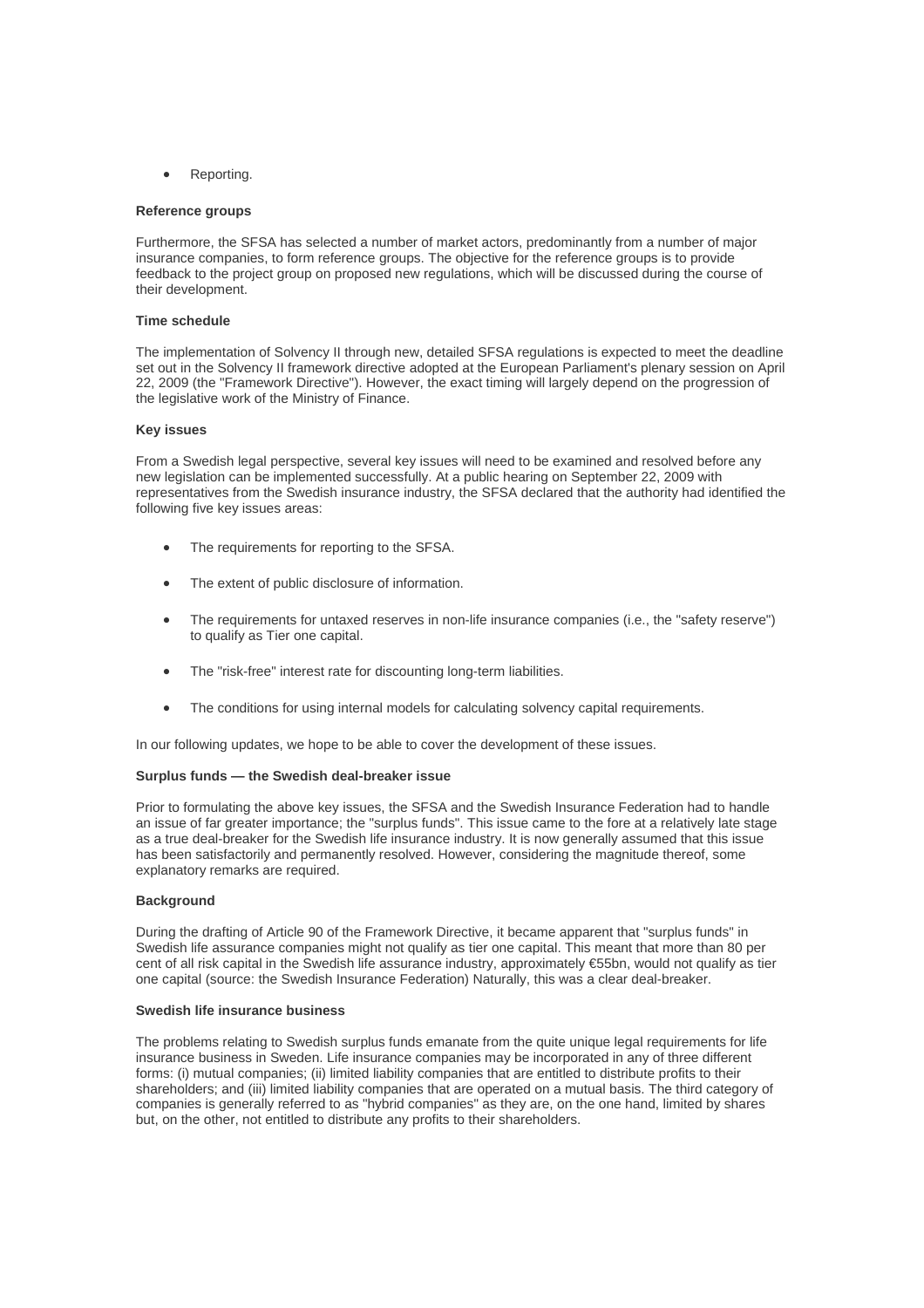With some exceptions (e.g., Nordea, Handelsbanken and SPP), all major traditional life insurance companies in Sweden are either mutual companies (e.g., Alecta and Folksam) or hybrid companies (e.g., AMF, Skandia and LF). This means that most Swedish traditional life insurance companies only distribute profits to their policyholders and beneficiaries. These companies hold 95 per cent of the risk capital in the entire Swedish insurance sector (source: the Swedish Insurance Federation).

#### **Technical provisions and assets**

Most Swedish traditional life insurance companies offer policies with guaranteed returns on premiums. The policyholders and beneficiaries have an unconditional right to these proceeds. Thus, the guarantees are considered as liabilities for which the company must maintain technical provisions. The technical provisions correspond to the estimated cost for fulfilling the guaranteed undertakings. The fact that mutual and hybrid companies only distribute profits to their policyholders and beneficiaries is reflected in the classification of their assets. Insofar as the market value of the company's assets exceeds what is needed to cover the technical provisions, such excess value is accumulated as surplus funds. The surplus funds are used as any other form of risk capital, e.g., for covering losses. The surplus funds have thus been eligible as tier one capital when calculating the capital base under the Solvency I regulations (including the IORP Directive). The insurance company may also decide to distribute surplus funds as bonuses to policyholders. As soon as such a decision is made, and only then, do these funds become liabilities, i.e., technical provisions.

## **The draft Framework Directive**

Prior to the final wording of the Framework Directive, the draft Article 90 restricted surplus funds eligible as tier one capital to "realised profits". As noted above, this did not apply to the Swedish surplus funds concept. Surplus funds in most Swedish life insurance companies are not realised profits but, rather, equivalent to the market value of the company's assets in excess of its liabilities. As luck would have it for the Swedish life insurance industry, it seems that the SFSA, supported by the Swedish Insurance Federation, was successful in explaining the Swedish predicament to the EU. Considering the nature of the surplus funds as described above, it now appears that these will fall within the scope of surplus funds as defined in Article 90 of the Framework Directive in its final wording. Furthermore, according to Articles 93 and 94, such surplus funds fulfil the criteria of tier one capital.

#### **Further information**

Further information relating to the SFSA Solvency II implementation project is available in Swedish on the SFSA web site; www.fi.se.

Further information relating to the Swedish surplus funds issue is available in English on the Swedish Insurance Federation's web site; www.forsakringsforbundet.com, Position paper on the Treatment of Surplus Funds in the Proposed Framework Directive on Solvency II.

# **Outlook**

Provided that the surplus funds issue is satisfactorily settled, we hope to be able to cover the other Swedish key issues noted above in our following updates, as they develop:

- The requirements for reporting to the SFSA.
- The extent of public disclosure of information.
- The requirements for untaxed reserves in non-life insurance companies (i.e., the "safety reserve") to qualify as Tier one capital.
- The "risk-free" interest rate for discounting long term liabilities.
- The conditions for using internal models for calculating solvency capital requirements.